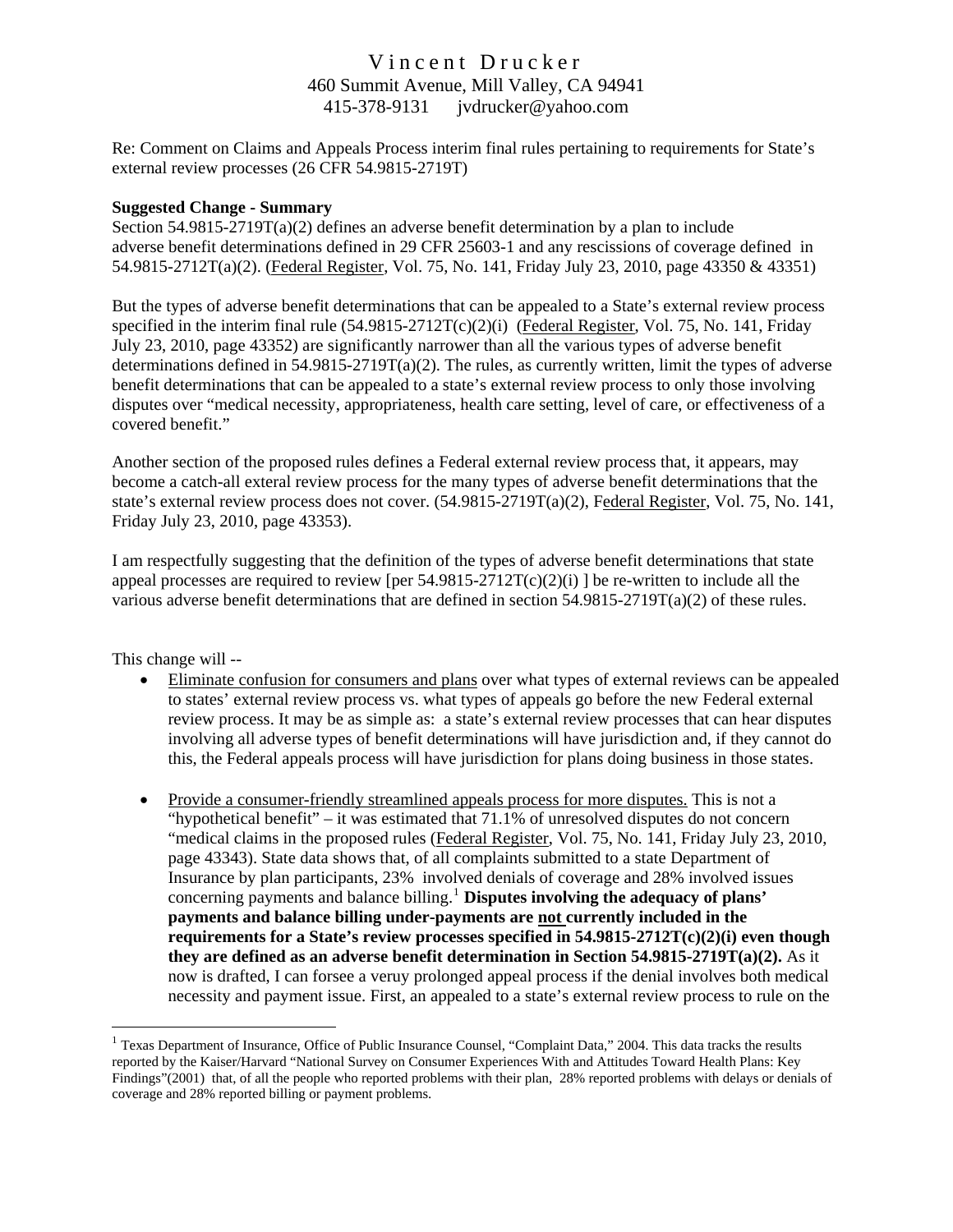medical necessity issues. Then, assuming that the state's external review rules in favor of the consumer on the medical necessity issues, the consumer would have to start the dispute process all over again to get the payment issues resolved and to, perhaps, eventually take the reimbursement issues to the Federal external review process to assure proper payment.

- Likely result in even fewer claims being appealed to an external review process. This is what AHIP's data shows.<sup>[2](#page-1-0)</sup> The 2 states (Florida and New Jersey) that define the types of adverse determinations that are appealable to a State's external review which, I believe, most closely track the adverse benefit determination language of Section  $54.9815-2719T(a)(2)$  had  $-$ 
	- $\triangleright$  In 2003 an external appeals rate of .487/10,000 covered individuals vs. an external appeals rate of .877/10,000 covered individuals in all the other states.
	- $\triangleright$  In 2004 an external appeals rate of .716/10,000 covered individuals vs. an external appeals rate of .851/10,000 covered individuals in all the other states.
- Provide better consumer protections when plans are deceptively issuing adverse benefit determinations to control costs. I do not believe it is merely a coincidence that the use of invalid U&C data by many plans was discovered in New Jersey<sup>[3](#page-1-1)</sup> as this is one of the very few states that allows payment and balance billing disputes to be appealed to the State's external review process. Systematic deceptive practices by plans viz a viz all types of adverse benefit determinations will be more readily detected and acted upon by state insurance commissioners if a wide variety of disputes can be easily appealed to states' external review processes. (Note: as Section 54.9815-  $2712T(c)(2)(i)$  is currently written, only plans' abuses of medical necessity determinations are appealable and, therefore, only systematic abuses in this one area will be readily discoverable via a states' external review processes.)

# **Legal Background**

 $\overline{a}$ 

## *Patient Protection and Affordable Care Act*

Sec. 2719 and Sec. 2719(4)of the Patient Protection and Affordable Care Act requires "…group health plans or health insurance issuers to implement an effective appeals process for appeals of coverage determinations **and claims** under which the plan or issuer shall, at a minimum…. provide an external review process for such plans and issuers that, at a minimum, includes the consumer protections set forth in the Uniform External Review Model Act promulgated by the National Association of Insurance Commissioners and is binding on such plans." (*emphasis added*)

# *Various definitions of "appeals of coverage and claims" in the proposed regulations vs. definitions of appealable coverage determinations and claims in the NCCI Model Act*

29 CFR 25603-1 defines a adverse benefit determination as follows (Source: Federal Register, Vol. 65, No. 225, Tuesday November 21, 2000, page 70271):

"The terms "\adverse benefit determination: means any of the following: a denial, reduction, or termination of, or a failure to provide or make payment (in whole or in part) for, a benefit, including any such denial, reduction, termination, or failure to provide or make payment that is based on a determination of a participant's or beneficiary's eligibility to participate in a plan, and including, with respect to group health plans, a denial, reduction, or termination of, or failure to provide to make payment (in whole or in part) for, a benefit resulting from the application of any utilization review, as well as a failure to cover an item or service for which benefits are otherwise

<span id="page-1-0"></span><sup>&</sup>lt;sup>2</sup> American Health Insurance Plans, Center for Policy and Research, "Update on State External Review Programs," January 2006, Appendix C.

<span id="page-1-1"></span><sup>&</sup>lt;sup>3</sup> See Bernard R. Siskin, "Plaintiff's Supplemental Expert Report Dated June 15, 2006" in McCoy vs Health Net and others & Wachtel vs Guardian Life and others, U.S. District Court, New Jersey produced as an exhibit by the Senate Commerce Committee, Oversight & Investigations Staff, 2009